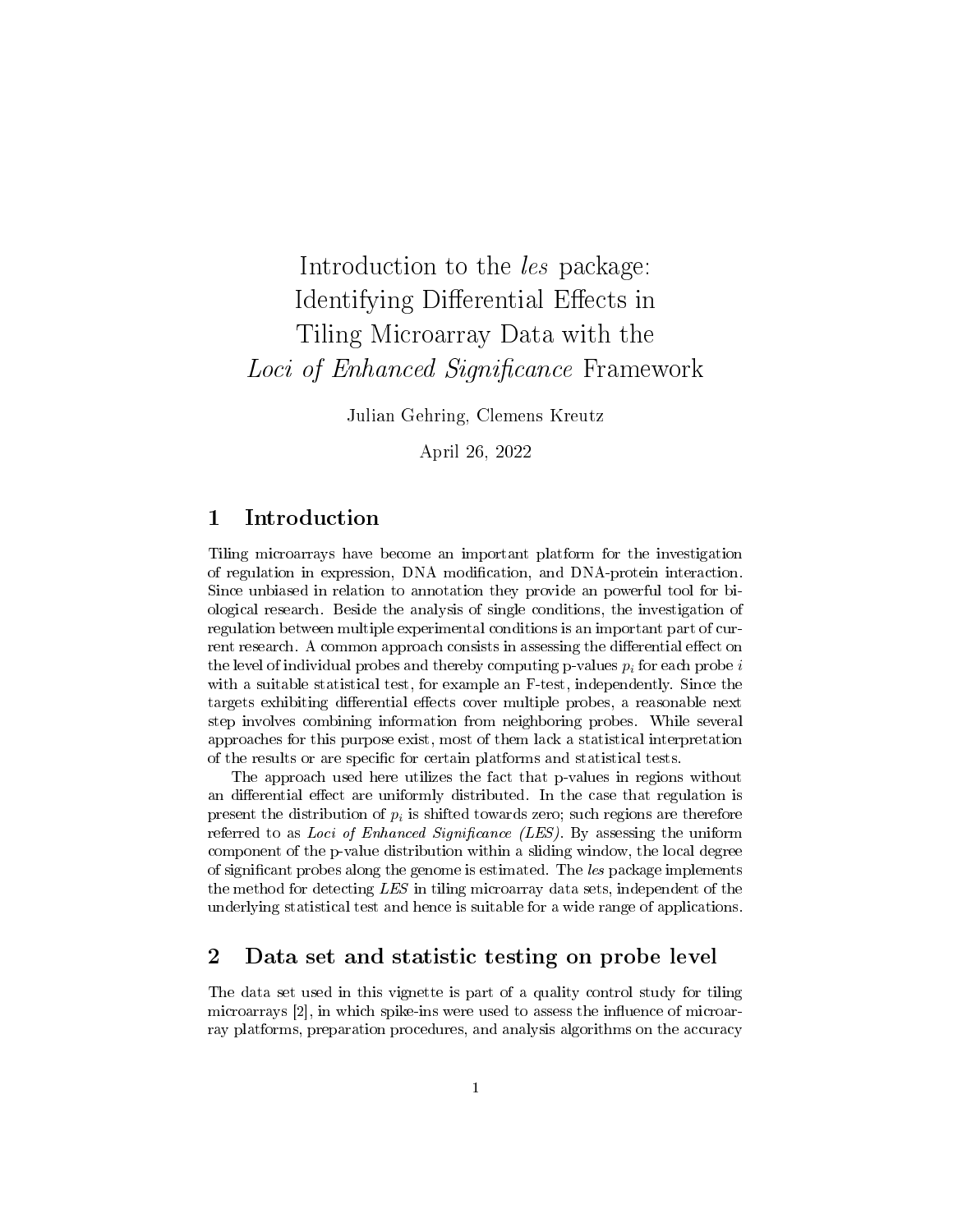and reproducibility of ChIP-chip experiments. Here, the expression intensities of one region from the *undiluted* data set investigated with Affymetrix tiling microarrays is selected, consisting of 452 probes and two conditions with three replicates each. The data has been normalized using quantile normalization and probe positions remapped to a common reference.

Normalized expression intensities are stored in the matrix exprs, with rows representing probes and columns arrays. The corresponding names contain the position of the probes and the condition of the samples, respectively. The properties of the spike-in DNA, yielding a region with differential effect, are described in the reference data frame.

```
> library(les)
> data(spikeInData)
> head(exprs)
              1 1 2 2 2
5230083 6.671288 6.826426 6.762979 6.779357 6.868966 6.782944
5230089 5.548030 5.478211 5.817685 5.679769 5.347560 6.009189
5230096 5.746862 5.487193 5.931810 5.639733 5.951060 5.570534
5230103 5.254493 5.070491 5.134345 5.821151 5.588138 5.152873
5230110 5.627828 5.656203 5.848418 5.425308 5.372586 5.249253
5230117 5.510349 5.912182 4.699285 5.112509 5.470490 5.181388
> dim(exprs)
[1] 452 6
> pos <- as.integer(rownames(exprs))
> condition <- as.integer(colnames(exprs))
> reference
    chr start end length fold nProbes
26 chr11 5232536 5233080 545 2 74
> region <- as.vector(reference[ ,c("start", "end")])
```
In order to assess the differential effect between the two conditions on the level of individual probes, we use a modified t-test provided by the *limma* package  $[3]$ . This offers an increased statistical power compared to a classical Student's t-test for small sample sizes, as present in most tiling microarray experiments.

```
> library(limma)
> design <- cbind(offset=1, diff=condition)
> fit <- lmFit(exprs, design)
> fit \leq eBayes(fit)
> pval \leq fit$p.value[, "diff"]
> plot(pos, pval, pch=20, xlab="Probe position", ylab=expression(p))
> abline(v=region)
```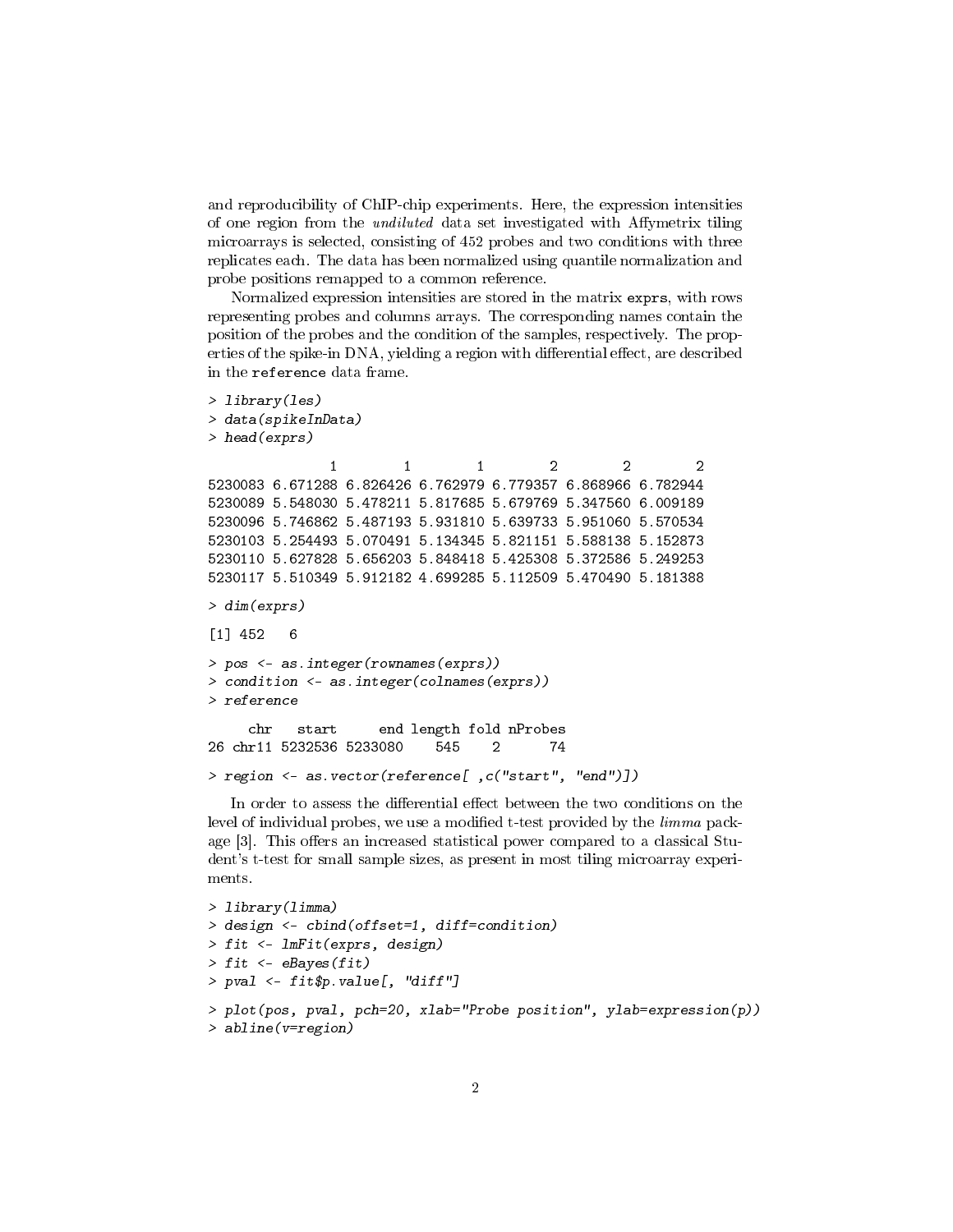

<span id="page-2-0"></span>Figure 1: Probe-level p-values

## 3 Incorporation of neighboring probes

The accumulation of small p-values indicates a LES at the location of the spikein, whereas the response of individual probes may be not reliable (Figure [1\)](#page-2-0). Therefore, an incorporation of neighboring probes should be beneficial and yield improved results in the detection of the differential effect. For each probe  $i$  the surrounding p-values  $p_i$  get weights assigned, corresponding to the distance of probe i and j. Being free in the definition of the weighting function, the spatial relationship of probes in observing the same effect can be accounted for. A weighted cumulative density is computed and the fraction of significant  $p$  is estimated by an iterative regression. The method is based on the fact that pvalues are uniformly distributed under the null hypothesis  $H_0$  whereas p-values violating  $H_0$  are shifted towards smaller values [\[1\]](#page-9-2), which is closely related to the estimation of a false discovery rate. This results in  $\Lambda_i$ , constituting an estimate of the fraction of p-values violating  $H_0$  and therefore the degree of significance in the local surrounding of the evaluated position.

For the analysis, we first store all relevant data in an object of class Les by calling the Les method. The only data required are the positions of the probes i, the corresponding p-values  $p_i$  from the statistical test, and optionally their chromosomal location.

#### > res <- Les(pos, pval)

Then we can compute our estimate  $\Lambda_i$  for which we have to specify a weighting window. Here, we use a triangular window taken as default with a size of 200bp. The power of detecting a region will be high if the window matches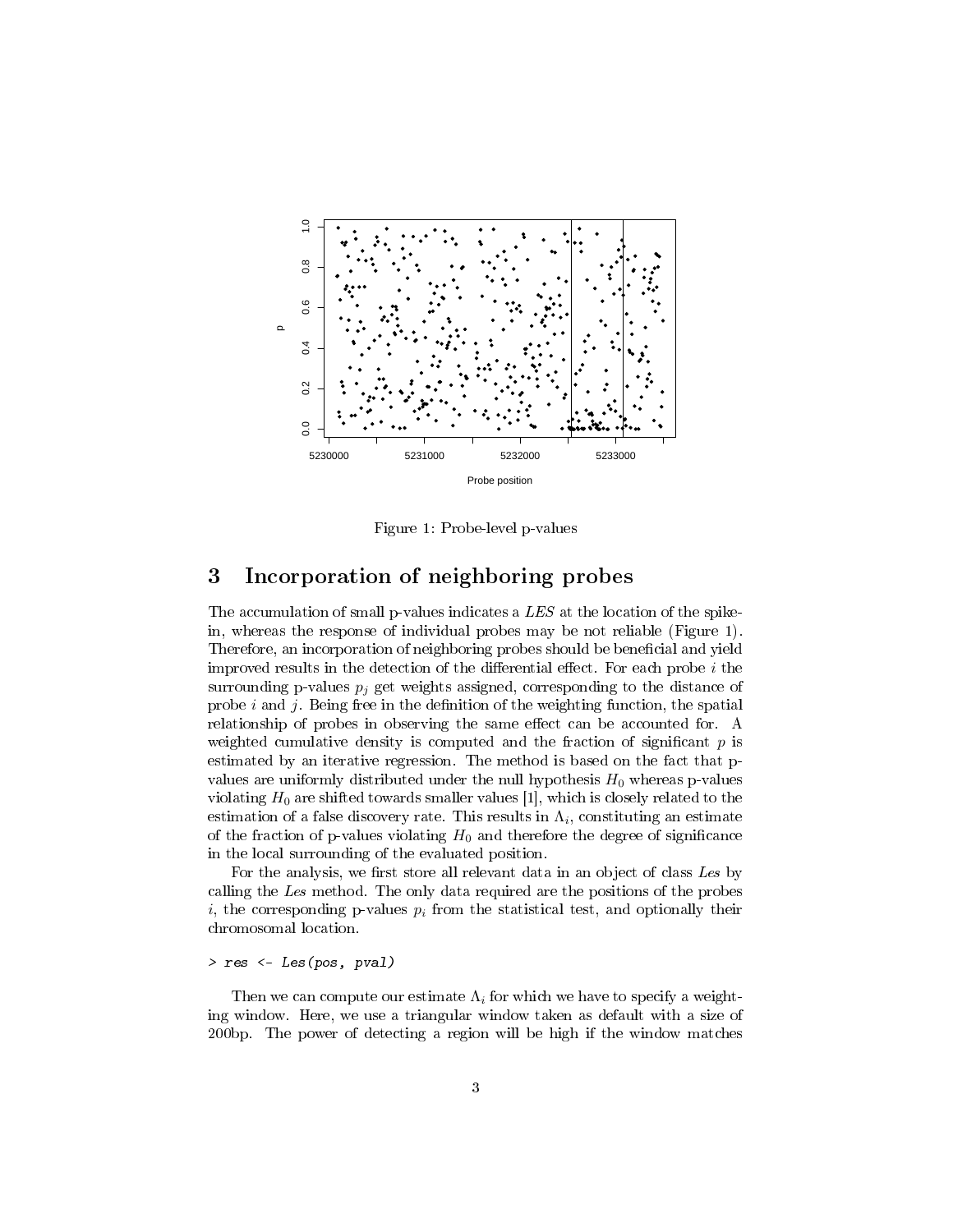approximately the properties of the regulated region. In many experiments a rough prior knowledge is available which can be sufficient for choosing a suitable window. Further, optimal weighting windows can be estimated from the data directly.

> res <- estimate(res, win=200)

All data, results and parameters are stored in the res object of class Les. We can get an overview of the results with the *print*, summary, or plot method (Figure [2\)](#page-4-0).

```
> res
** Object of class 'Les' **
* 452 probes on 1 chromosomes
* Lambda in range [0, 0.531522] with window size 200
> summary(res)
** Object of class 'Les' **
* 452 probes on 1 chromosomes
* Lambda in range [0, 0.531522] with window size 200
* Available slots:
 [1] "pos" "pval" "chr" "win" "weighting"
 [6] "grenander" "minProbes" "method" "lambda" "lambda0"
[11] "nProbes" "nChr" "state"
> plot(res)
> abline(v=region)
```
For comparison we analyze and plot the same data with a rectangular weighting window (Figure [3\)](#page-4-1). In this example the rectangular window leads to better results. The les package includes four predefined windows; custom functions can also be used, as described in Section [8.](#page-8-0)

```
> res2 <- estimate(res, win=200, weighting=rectangWeight)
> res2
** Object of class 'Les' **
* 452 probes on 1 chromosomes
* Lambda in range [0, 0.540663] with window size 200
> plot(res2)
> abline(v=region)
```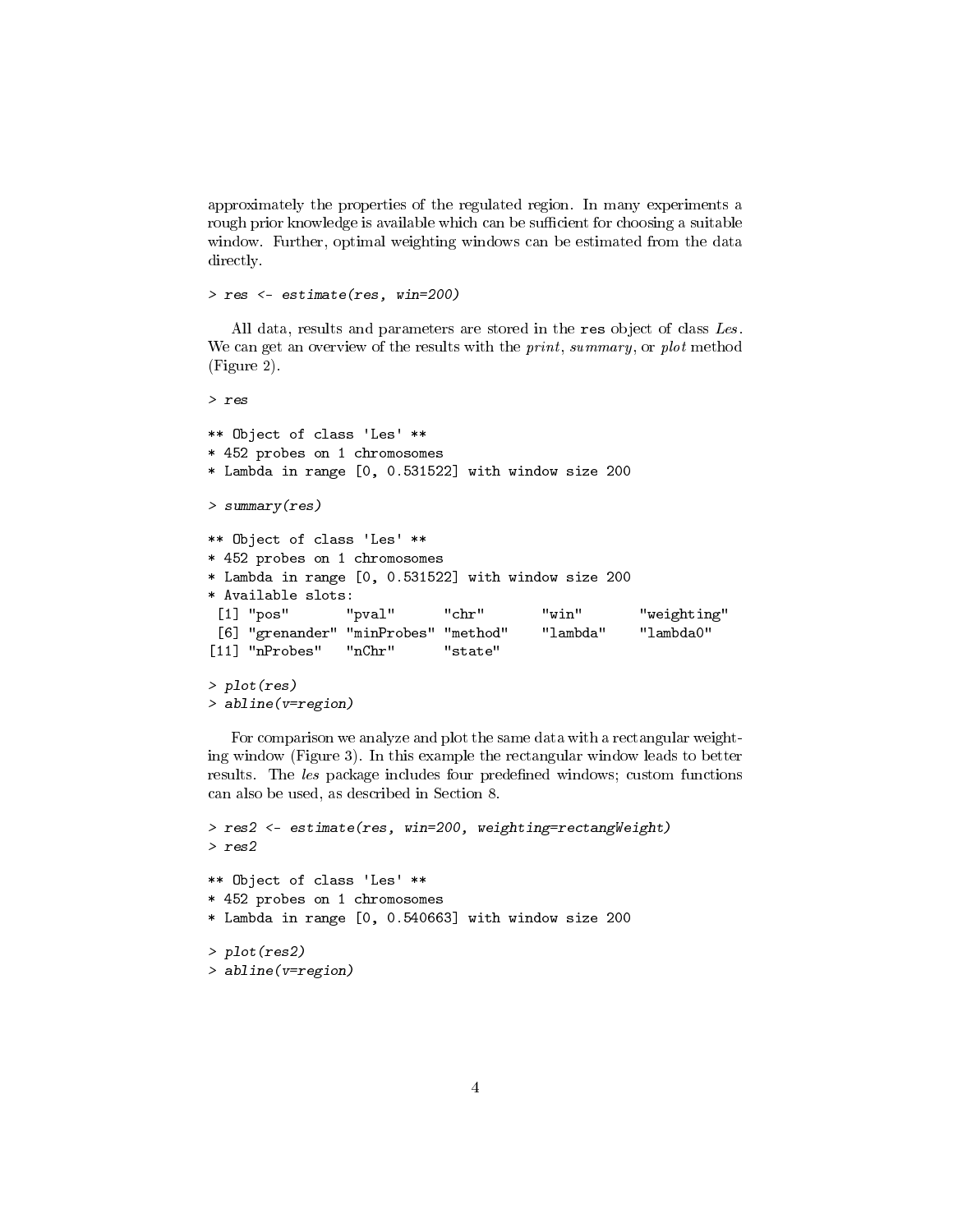

<span id="page-4-0"></span>Figure 2: Results with triangular window.



<span id="page-4-1"></span>Figure 3: Results with rectangular window.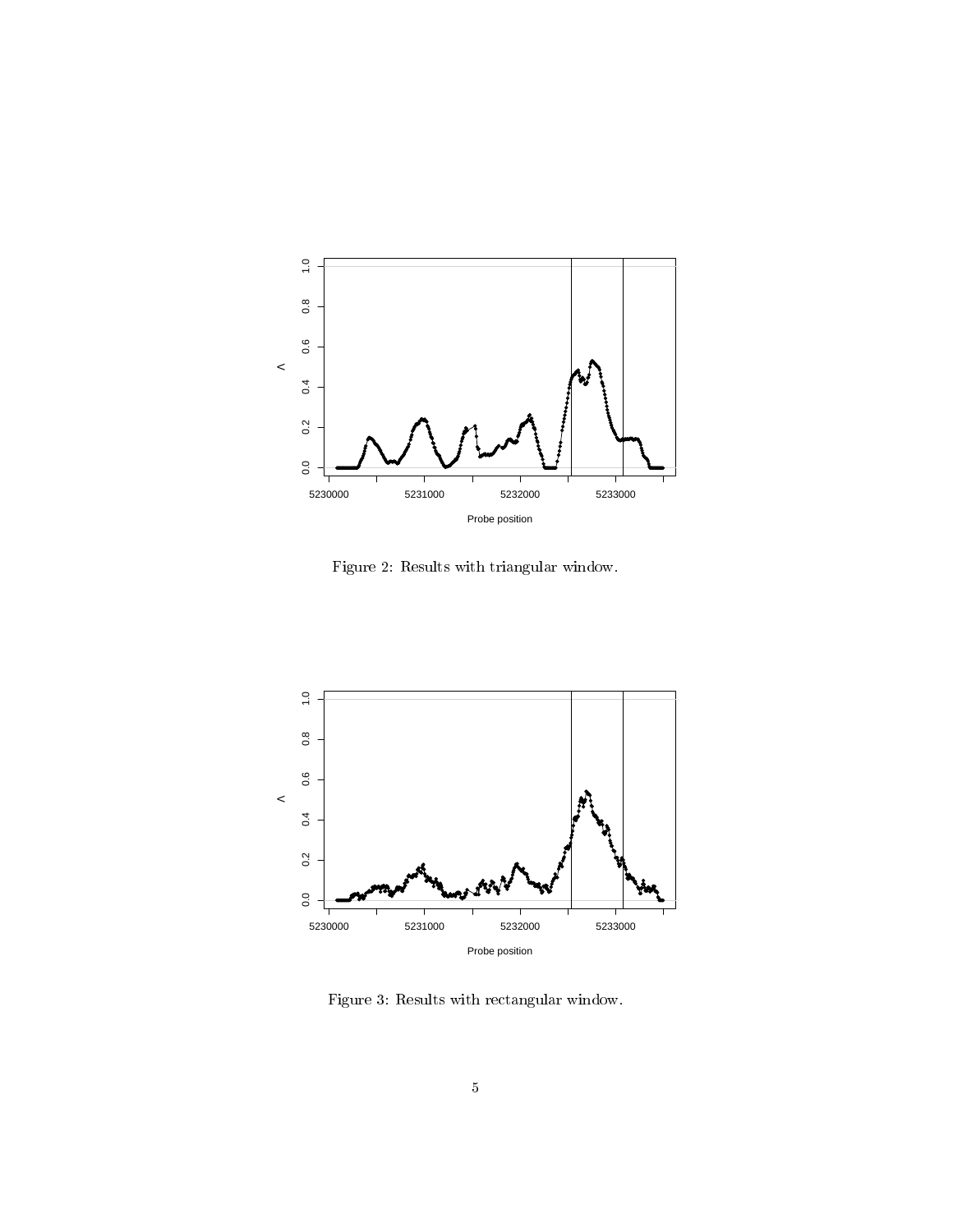#### 4 Parameter estimation

To turn the continuous  $\Lambda_i$  into distinct regions of interest we define a threshold Θ. It can be derived from the data by estimating the number of probes with a significant effect on the whole array.

> res2 <- threshold(res2, grenander=TRUE, verbose=TRUE)

[1] "53 significant probes estimated for Lambda >= 0.327448"

Given  $\Theta$  we can look for regions that have a continuous  $\Lambda_i \geq \Theta$ . The regions method takes by default the estimated  $\Theta$  from the previous step. We can also pass our own estimate for  $\Theta$  with the limit argument. Further restrictions can be imposed on the regions such as the minimal length of a region and the maximum gap allowed between probes in one region. The  $\int$  method allows to access any data slot of an object of class Les. Here, we use it to extract the data frame with the estimated regions.

```
> res2 <- regions(res2, verbose=TRUE)
[1] "1 regions found for lambda>=0.327448"
> res2
** Object of class 'Les' **
* 452 probes on 1 chromosomes
* Lambda in range [0, 0.540663] with window size 200
* 53 regulated probes estimated for lambda >= 0.327448
* 1 regions detected
> res2["regions"]
  chr start end size nProbes ri se rs
1 0 5232548 5232926 379 53 0.5185 0.0087 59.4146
> plot(res2, region=TRUE)
> abline(v=region)
```
#### 5 Calculation of confidence intervals

By bootstrapping probes in each window, confidence intervals for the statistic  $\Lambda_i$ can be computed. Since confidence intervals are primarily interesting in regions of interest and bootstrapping is by its nature computationally demanding, we can restrict the calculation to a subset of probes.

```
> subset <- pos >= 5232400 & pos <= 5233100
> res2 <- ci(res2, subset, nBoot=50, alpha=0.1)
> plot(res2, error="ci", region=TRUE)
```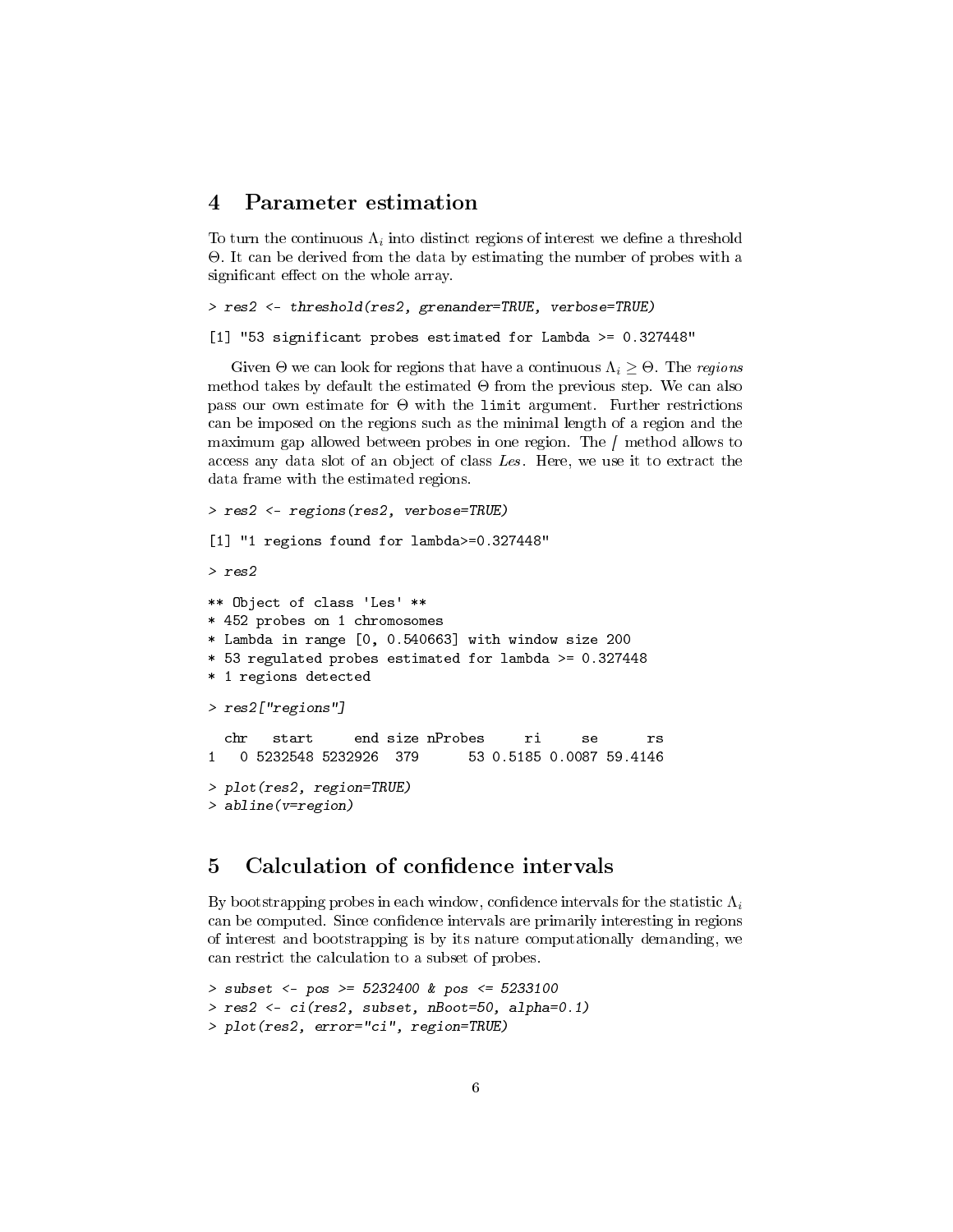

Figure 4: Results with estimates for regions.



Figure 5: Results with confidence intervals and estimates for regions.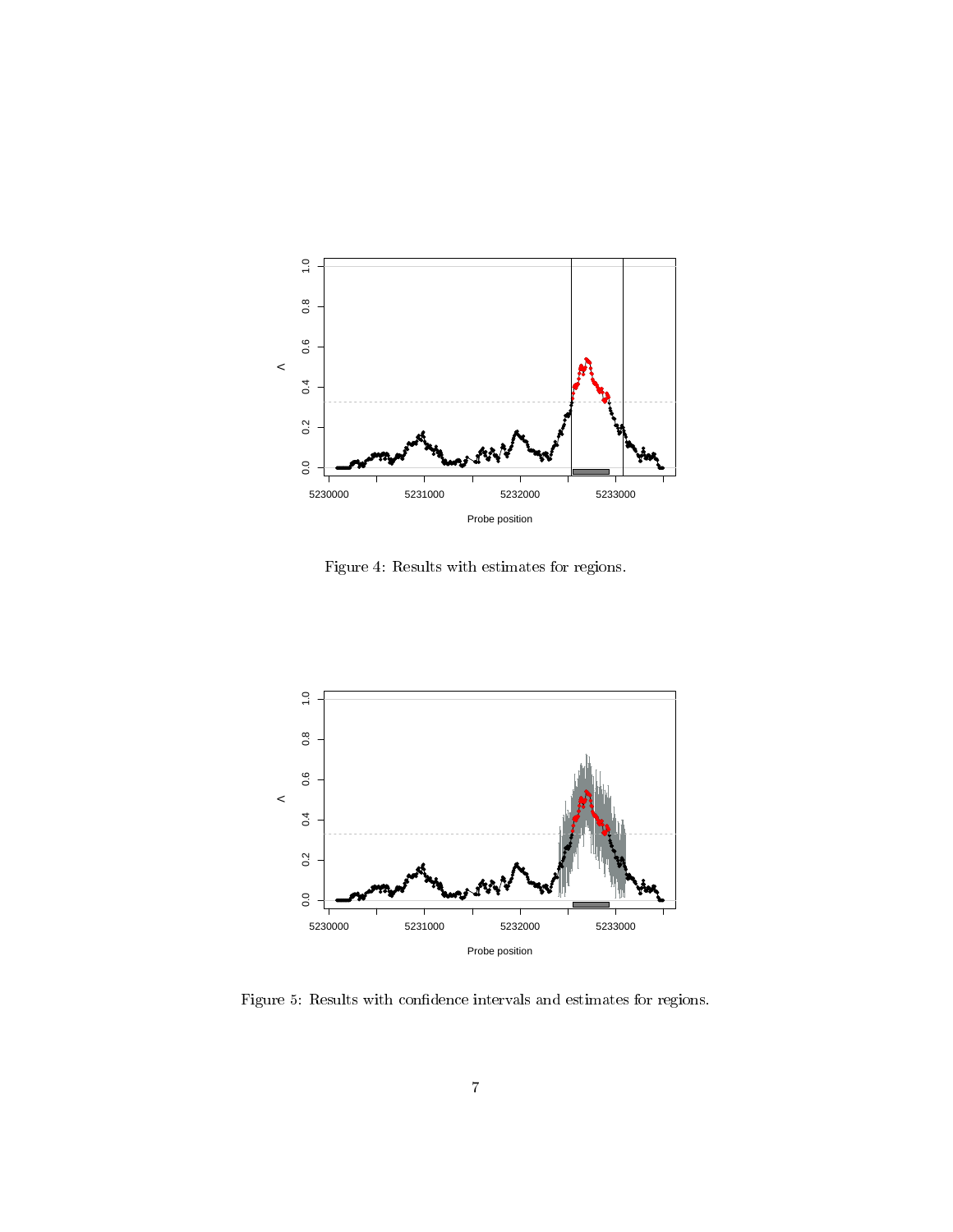

Figure 6: Results with customized graphical parameters.

# 6 Visualization

The plot method uses a special system in order to customize the graphical elements of the figure. It allows to refer to all its components with the name of the additional input argument; its value is a list containing named graphical parameters for the underlying plot function. As an example, we plot smaller region of the chromosome with confidence intervals, estimated region, and the probe density. Further, we adapt several parameters changing the graphical representation. For details, please refer to the help of the les package.

> plot(res2, error="ci", region=TRUE, rug=TRUE, xlim=c(5232000, 5233000), sigArgs=list(col=

### 7 Exporting results to external software

With the *export* method the estimated regions as well as  $\Lambda_i$  can be saved to standard files formats, in order to facilitate the export of the results to other software and genome browsers. The region estimates can be exported to the bed and gff formats, the test statistic  $\Lambda_i$  to the wig format.

```
> bedFile <- paste(tempfile(), "bed", sep=".")
> gffFile <- paste(tempfile(), "gff", sep=".")
> wigFile <- paste(tempfile(), "wig", sep=".")
> export(res2, bedFile)
> export(res2, gffFile, format="gff")
> export(res2, wigFile, format="wig")
```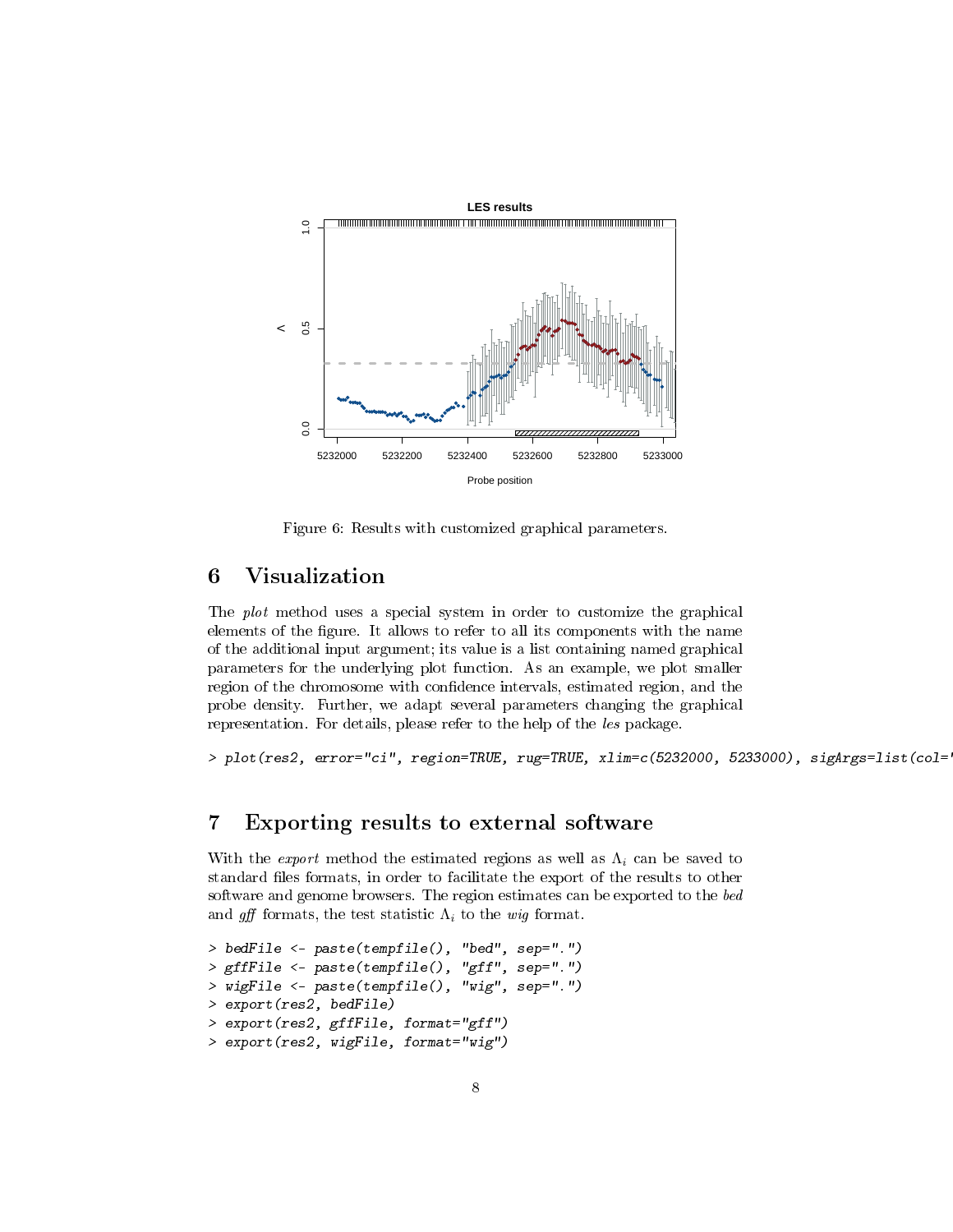### <span id="page-8-0"></span>8 Specification of custom weighting windows

With the triangWeight, rectangWeight, epWeight, and gaussWeight functions, four weighting windows are included in the les package, providing a triangular, rectangular, Epanechnikov, and Gaussian window, respectively. We can also specify custom window functions and pass it as weighting argument in the *estimate* method. They have to be specified as a function depending on the distance of the probes (distance) and the window size (win), as illustrated here with a triangular weighting.

```
> weightFoo <- function(distance, win) {
+ weight <- 1 - distance/win
+ return(weight)
+ }
> resFoo <- estimate(res, 200, weighting=weightFoo)
```